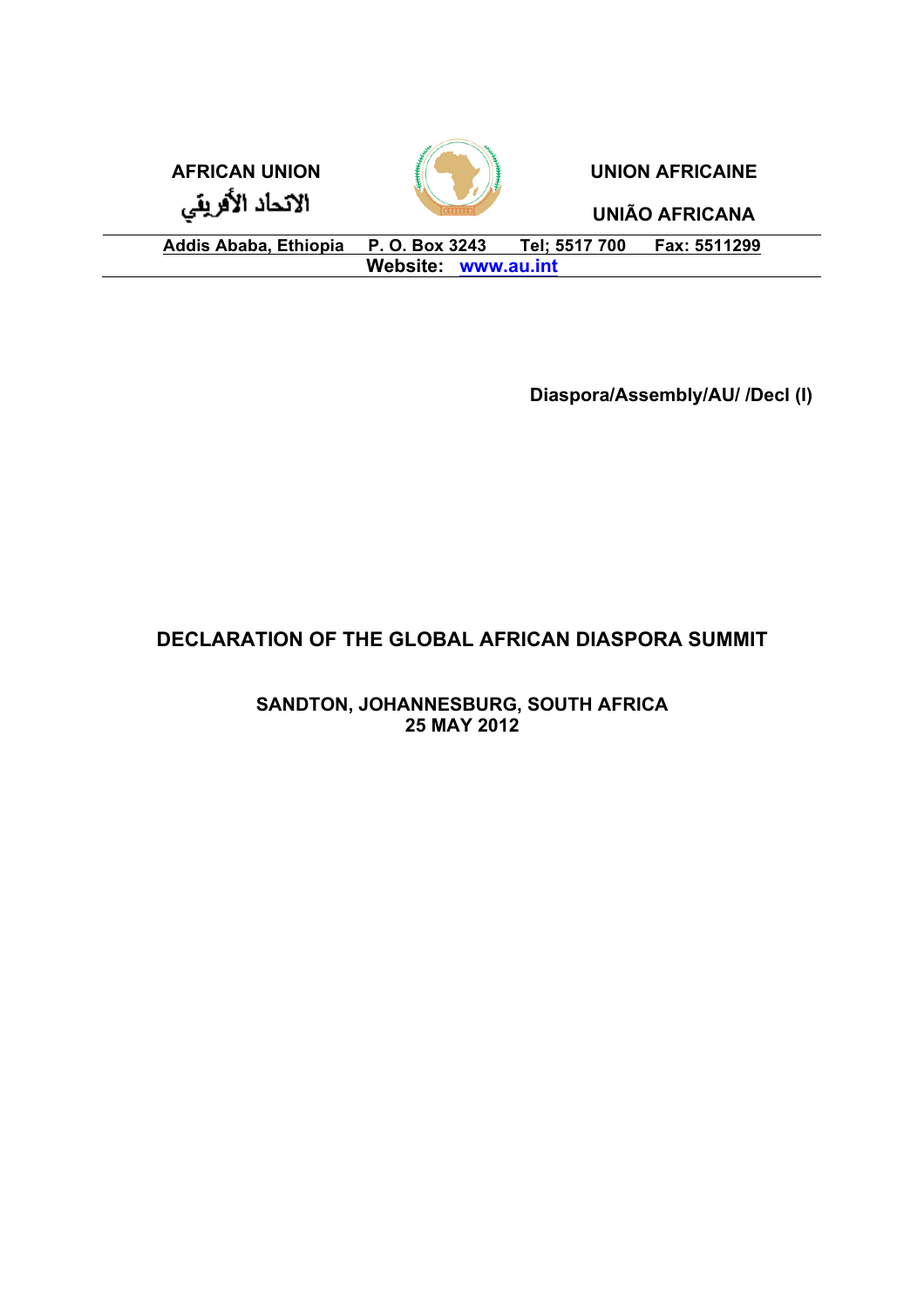# **DECLARATION OF THE GLOBAL AFRICAN DIASPORA SUMMIT**

**WE**, the Heads of State and Government of the African Union, the Caribbean and South America

**RECOGNIZING** the important presence of Heads of State and Government from the Caribbean Community, South and Latin America and representatives of the African Diaspora*;* 

**EXPRESSING** our appreciation to His Excellency, President Jacob Zuma, the Government and People of the Republic of South Africa and the African Union for the warm reception and for hosting and conducting this Summit;

**TAKING COGNIZANCE** of the dialogue carried out between Africans on the Continent and representatives of the African Diaspora in various regions of the world, including North America, South and Latin America, Europe and elsewhere;

**RECALLING** the Constitutive Act of the African Union that is guided by a common vision of a united and strong Africa based on a partnership between governments and all segments of society in order to strengthen cohesion and solidarity among its peoples;

**RECALLING** the struggle of the Founding Fathers and combatants for Panafricanism in Africa as well as in the Diaspora;

**ALSO RECALLING** the Protocol on Amendments to the Constitutive Act of the African Union adopted by the First Extra-Ordinary Session of the Assembly of Heads of State and Government in Addis Ababa, Ethiopia in January 2003, and in particular Article 3(q) which invites the African Diaspora to participate as an important component in the building of the African Union;

**FURTHER RECALLING** relevant African Union Decisions including Decision EX.CL/Dec. 5 (III) on the Development of the Diaspora Initiative adopted by the Third Ordinary Session of the Executive Council in Maputo, Mozambique, in July 2003, Decision EX.CL/Dec. 221 (VII) on the Africa-Diaspora Process adopted by the Eighth Ordinary Session of the Executive Council in January 2006 and Decision EX.CL/Dec. 406 (XII) on the First African Union Diaspora Ministerial Conference adopted by the Twelfth Ordinary Session of the Executive Council in Addis Ababa, Ethiopia, in January2008 on the modalities for Diaspora participation in the organs and activities of the Union and Decision Ass/AU/Dec.205(XI) adopted by the Eleventh Ordinary Session of the Assembly of the Union in Sharm El-Sheikh, Egypt, in July 2008 on the Africa Diaspora Summit, Decision, Ass/AU/Dec 354 (XVI) of the Sixteen Ordinary Session of the Assembly of the Union in Addis Ababa, Ethiopia in January 2011 on the Roadmap for the Diaspora Summit, including the convening of a Technical Experts meeting in Pretoria, South Africa in February 2011 and Decision Ass/AU/Dec 367 (XVII) of the Seventeenth Ordinary Session of Assembly of the Union on the convening of a second Ministerial Conference on the margins of the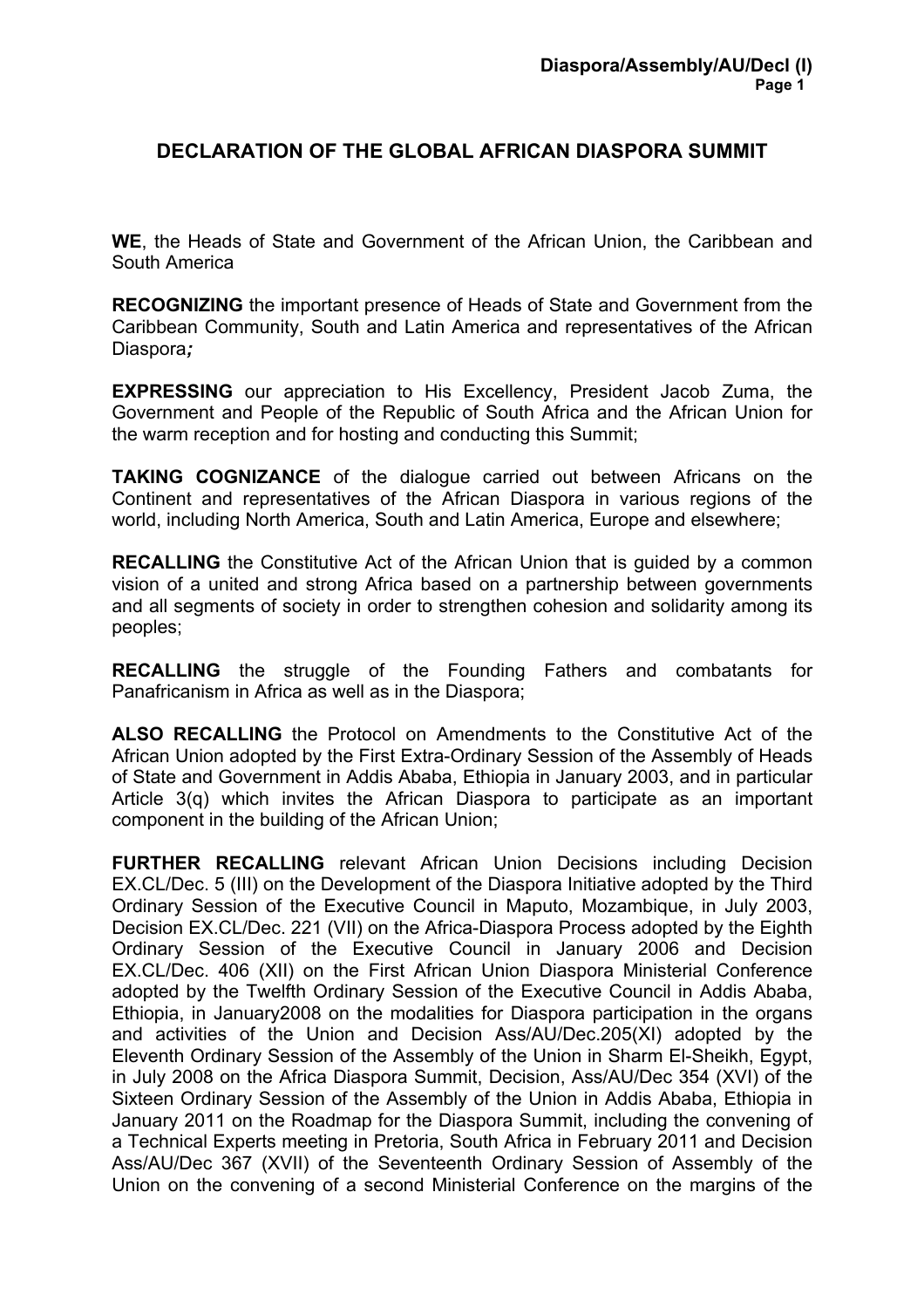United Nations General Assembly in New York in September 2011 as well as Decision Assembly/AU/Dec. 393(XVIII) endorsing the outcome and conclusions of the Second Ministerial Conference held in New York in September 2011.

**RECALLING** the commemoration in 2007 of the bicentennial of the trafficking in Africans, an obligation to remember the legacy of history, particularly the era of slavery and colonialism and the enforced separation of African people as a result of that experience, as well as the Declaration of the United Nations of 2011 as the year of the of people of African descent.

**ENDORSING** the initiative led by Member States of the African Union, the Caribbean community and other States in the International community for the establishment of a permanent memorial at the United Nations to honour the victims of slavery and the transatlantic slave trade in fulfilment of paragraph 101 of the 2001 Durban Declaration;

**EXPRESSING** appreciation for contributions made to the voluntary Trust Fund established in this regard;

**TAKING INTO** account the need to put African history in its proper perspective and harness this towards rebuilding the global African family.

**RECOGNIZING** the need to build sustainable partnerships between the African continent and the African Diaspora through sustainable dialogue and effective collaboration with governments and peoples of different regions of the World in which the Diaspora populations are located;

**COGNIZANT** of the fact that culture and identity inform all facets of development;

**ACKNOWLEDGING** the need to celebrate and preserve the shared heritage between Africa and peoples of African descent in the Diaspora;

**BEARING IN MIND** that the African Diaspora represents a historical and evolving experience which calls for an approach that is sensitive to the specificities of the different regions;

**AFFIRMING** the need to promote South-South Cooperation as a framework for enhancing mutual development as well as Pan-African Solidarity;

**REAFFIRMING** the importance of women and youth as important pillars of our society that should be mainstreamed in all Diaspora discourses and actions;

**LAUDING** the efforts undertaken thus far to support Africa and African Diaspora process including organizational efforts, measures and strategies pursued by the African Union;

**TAKING INTO ACCOUNT** the First and Second Conferences of Intellectuals of Africa and the Diaspora (CIAD I&II) held in Dakar, Senegal and Salvador de Bahia, Brazil in 2004 and 2006 respectively, the outcomes of the First AU-South Africa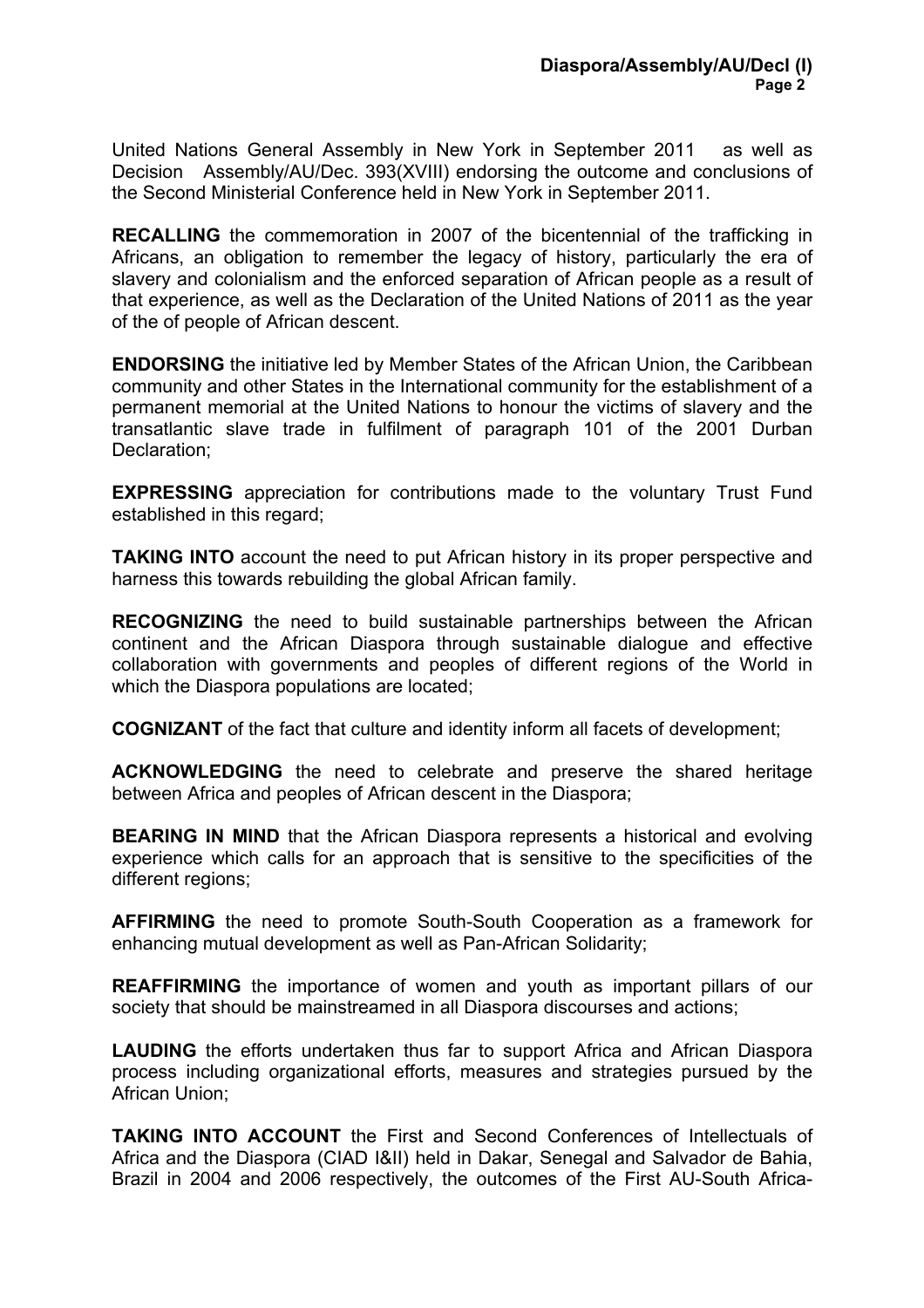Caribbean Conference held in Kingston, Jamaica in 2005 and the various Regional Consultative Conferences held in different regions of the world in 2007 to consolidate the results;

**NOTING** with appreciation the work of the Ministerial meeting which took place in Midrand, South Africa from 16-18 November 2007 and the Technical Experts meeting held in Pretoria in February 2011 and the second Ministerial Conference held in New York, USA on 24 September 2011as well as the Third Ministerial Conference held in Pretoria, South Africa on 23 May 2012;

**CONVINCED** of the need to build on these efforts and outcomes as the basis for establishing a solid foundation for the rejuvenation of the global African family as an instrument of wider renaissance;

**REALIZING** the imperative of a sustained and coordinated approach and ownership of the African Diaspora related programmes and projects so as to promote their effective implementation and impact;

**COMMIT** to cooperate in the political, economic and social areas outlined in this Programme of Action, and implementation and follow-up modalities.

## **PROGRAMME OF ACTION**

#### **I. POLITICAL COOPERATION**

In the area of political cooperation, we commit to the following:

#### **A. Intergovernmental Cooperation**

- a) Enhance South-South Cooperation through closer collaboration between the African Union (AU) and all inter-governmental entities in regions in which African Diaspora populations are part of;
- b) Leverage the collective efforts of the African Union and all inter-governmental entities in regions in which African Diaspora populations are part of to promote and advance issues of critical importance to Africa and its Diaspora;
- c) Encourage AU Member States to establish more formal relations with the Caribbean and Latin American nations and vice versa; and where practicable, the opening of more Missions in the respective regions;
- d) Continue to support the role of the AU as the focal point and the coordination hub of all Diaspora initiatives in the Continent. To this end, Diaspora issues should be a standing item on the programmes and agenda of AU Summits, and the AU's Directorate tasked with Diaspora matters should be strengthened and capacitated in financial and human resource terms: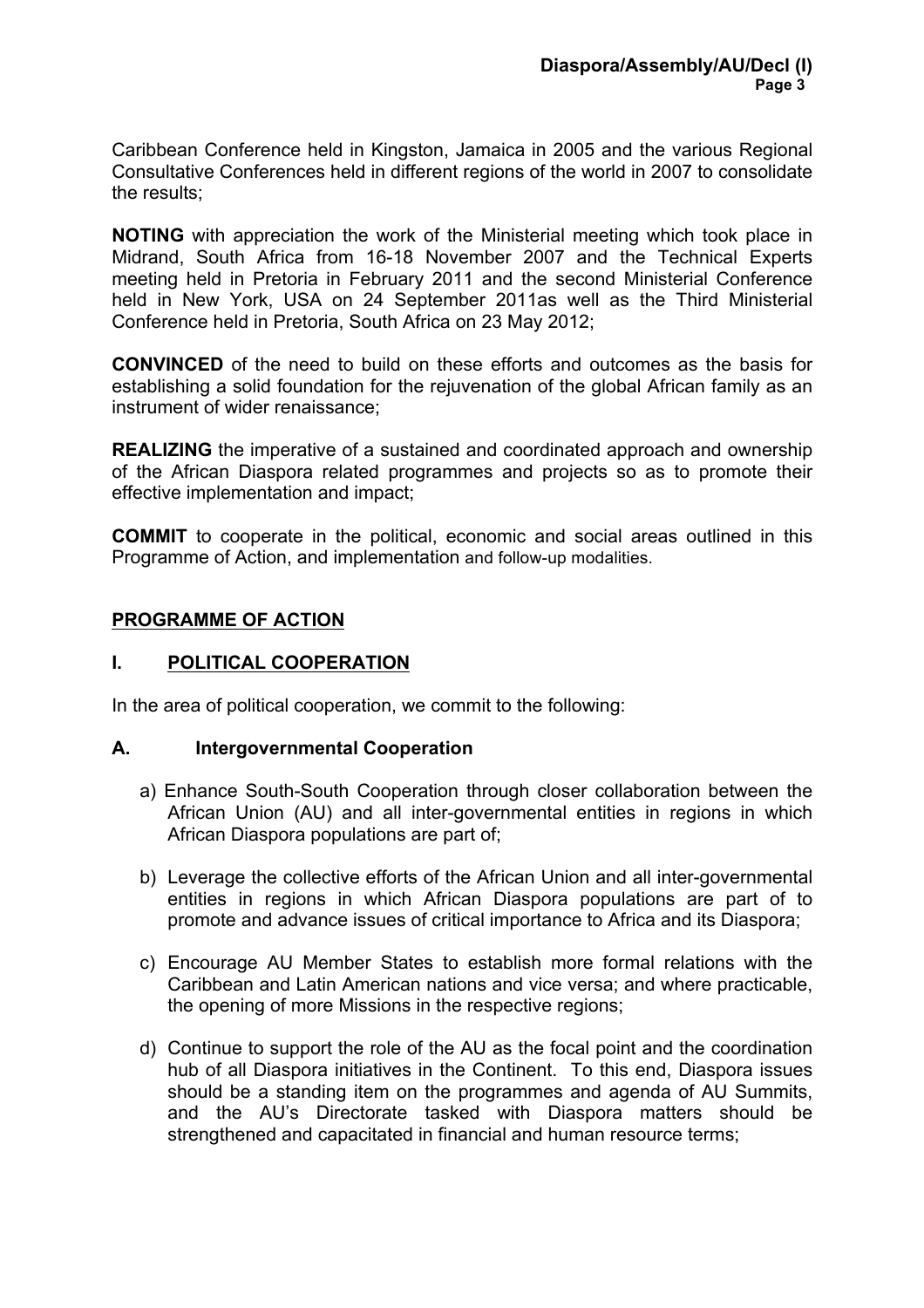- e) Take necessary measures to promote and create effective synergies between national and continental Diaspora programmes;
- f) Create platforms for closer interaction, solidarity and effective collaboration between and amongst governments and civil society of Africa and its Diaspora including continuation of Regional Consultative Conferences and creation and consolidation of Regional Networks as partners and interlocutors for the implementation of the outcome of the Global Diaspora Summit;
- g) Encourage and intensify the participation of the African Diaspora in conflict prevention, management and resolution as well as post-conflict reconstruction and reconciliation and disaster mitigation in Africa and the Diaspora regions;
- h) Strengthen the participation of the Diaspora population in the affairs of the African Union so as to enhance its contributions towards the development and integration agenda of the continent;
- i) Encourage and support the development of an African Union Diaspora Volunteer programme as a framework for associating the Diaspora directly with the development of the continent
- j) Encourage African Union Member States to urgently ratify the Protocol on the Amendments to the Constitutive Act, which, inter alia, invites the African Diaspora, an important part of our continent, to participate in the building of the African Union;
- k) Encourage the Diaspora to organize themselves in regional networks and establish appropriate mechanisms that will enable their increasing participation in the affairs of the African Union as observers and eventually, in the future, as a sixth region of the continent that would contribute substantially to the implementation of policies and programmes.
- l) Continue to integrate the African Diaspora agenda in its engagement with international partners
- m) Encourage AU and CARICOM to create a conducive environment for the African Diaspora to invest, work, and travel on the African continent and the Caribbean;
- n) Support efforts by the AU to accelerate the process of issuing the African Union passport, in order to facilitate the development of a transnational and transcontinental identity;
- o) Explore the possibility of establishing a Pan-African Secretariat in Dakar, Senegal for the Conference of Intellectuals of Africa and the Diaspora (CIAD) as recommended by CIAD I;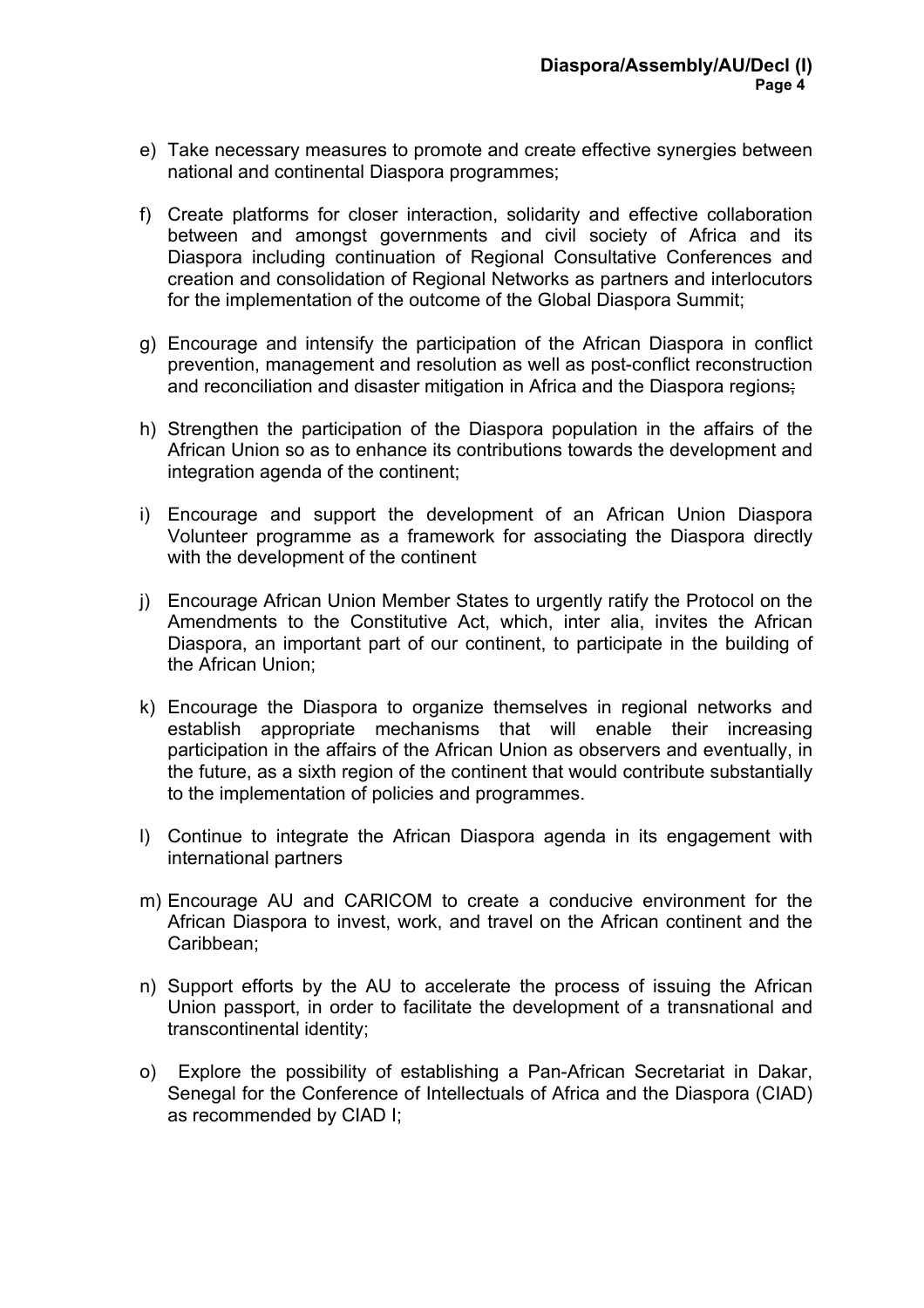p) Encourage and support the adoption and implementation, in different Diaspora countries, of policies that will facilitate the elimination of racism and the promotion of equality among races.

### **B. Mobilization of Support**

- q) Encourage the civil society in the Diaspora and in Africa to support, advocate and mobilize resources for the development of Africa and its Diaspora;
- r) Express mutual support and solidarity between Africans on the Continent and in the Diaspora in circumstances of violation of human and peoples' rights;
- s) Encourage the full implementation of United Nations General Assembly resolutions on the Permanent Memorial to and remembrance of the victims of slavery and the transatlantic slave trade, express appreciation for contributions made to the Trust Fund in this regard and urge other countries to contribute to the Fund;
- t) Campaign for the ratification and full implementation of all relevant instruments that enhance the protection of women, youth, children and other vulnerable groups, in particular, the United Nations Convention on the Elimination of all forms of Racial Discrimination, the United Nations Convention against all Forms of Discrimination Against Women, the United Nations Convention on the Protection of the Rights of All Migrant Workers and Members of their Families, and the UNESCO Convention for the Protection and Promotion of the Diversity of Cultural Expressions;
- u) Encourage the ratification and full implementation of the United Nations Convention on Transnational Organized Crime as a means of stemming trans-border criminality;
- v) Encourage Africans in the Diaspora to campaign against the proliferation of small arms and light weapons in Africa especially in countries where they are domiciled and in those that are arms producers;
- w) Encourage the contribution of the Diaspora in the strengthening of International partnerships of the African Union;
- x) Affirm the Principles of International Law and the Charter of the United Nations that preclude unilateral measures that would create obstacles to trade relations among States, impede the full realization of social and economic development and hinder the well-being of the population in the affected countries;

# **II. ECONOMIC COOPERATION**

In the area of economic cooperation, we commit to the following: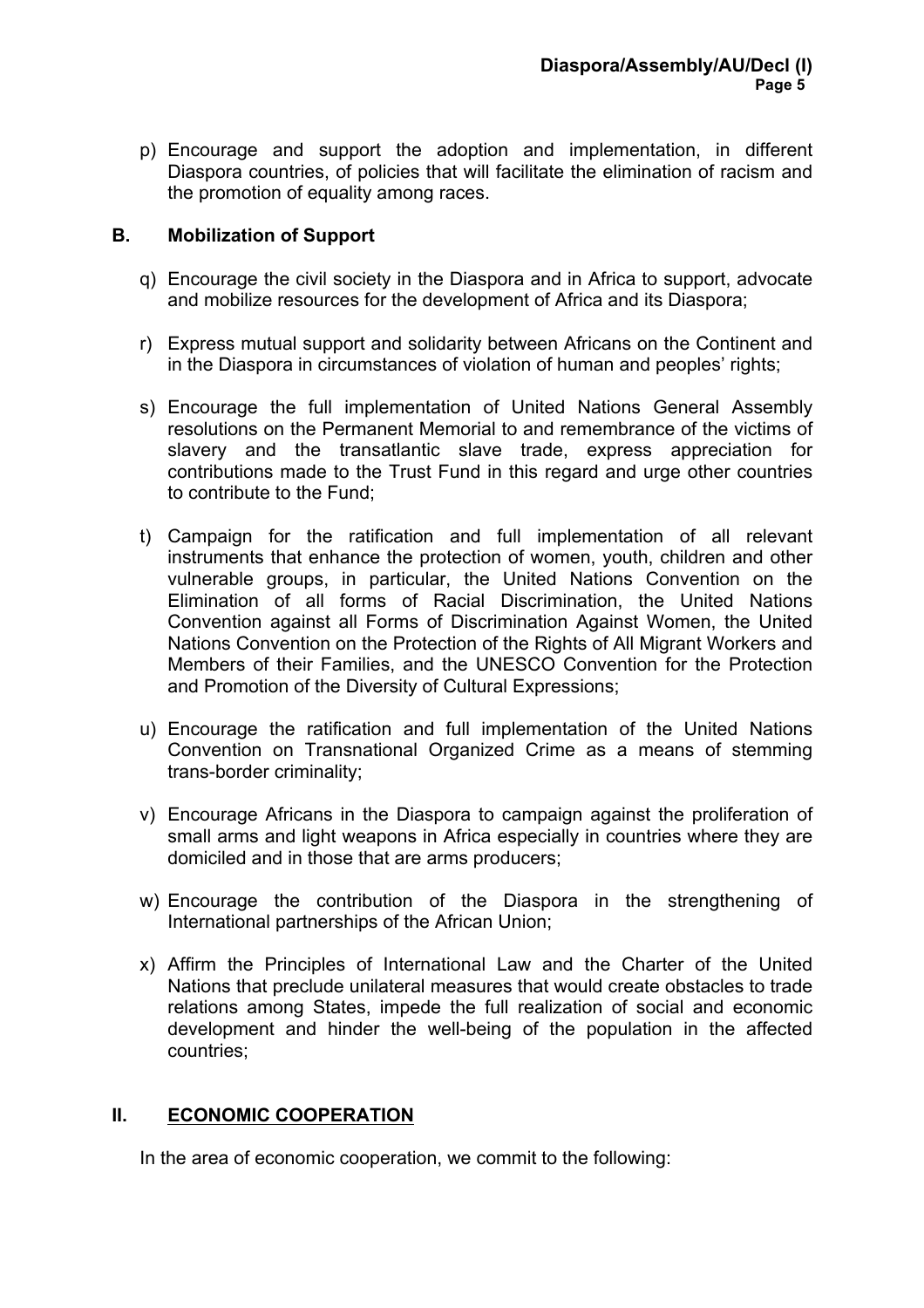#### **A. Government Action to Foster Increased Economic Partnership**

- a) Develop effective regional integration mechanisms that would enhance closer interaction between the African Union and the Diaspora;
- b) Take concrete measures that would promote and sustain linkages between AU and the Diaspora in the following priority areas: trade and investment, science and technology, travel and tourism, communication and transportation infrastructure, energy, information and communication technology and cultural industries;
- c) Create an environment conducive for the growth and development of Small, Medium and Micro-Enterprise and promote entrepreneurship in Africa and the Diaspora;

## **B. Mobilization of Capital**

- d) Use financial instruments focusing on investments to facilitate the mobilization of capital that would strengthen links between Africa and the Diaspora;
- e) Explore the possibility of creating a Development Fund and/or African Diaspora Investment Fund to address development challenges confronting Africans in the continent and the Diaspora.

#### **C. Partnership in Business**

- f) Enhance partnership between the African and Diaspora private sectors through efforts such as regular meetings of Chambers of Commerce and listing in African Stock Exchanges and vice-versa;
- g) Build on Africa's and the Diaspora's comparative advantages in culture to translate them into economic gains through collaborative programmes that would facilitate the strategic development and marketing of their cultural goods and services.

#### **D. Science and Technology**

- h) Promote coordination and development of institutions in Africa and the African Diaspora, dedicated to innovation and invention for social and economic development of Africa and the Diaspora;
- i) Examine the merit of using the decisions of the Tunis phase of the World Summit on Information Society, particularly the Tunis Commitment and the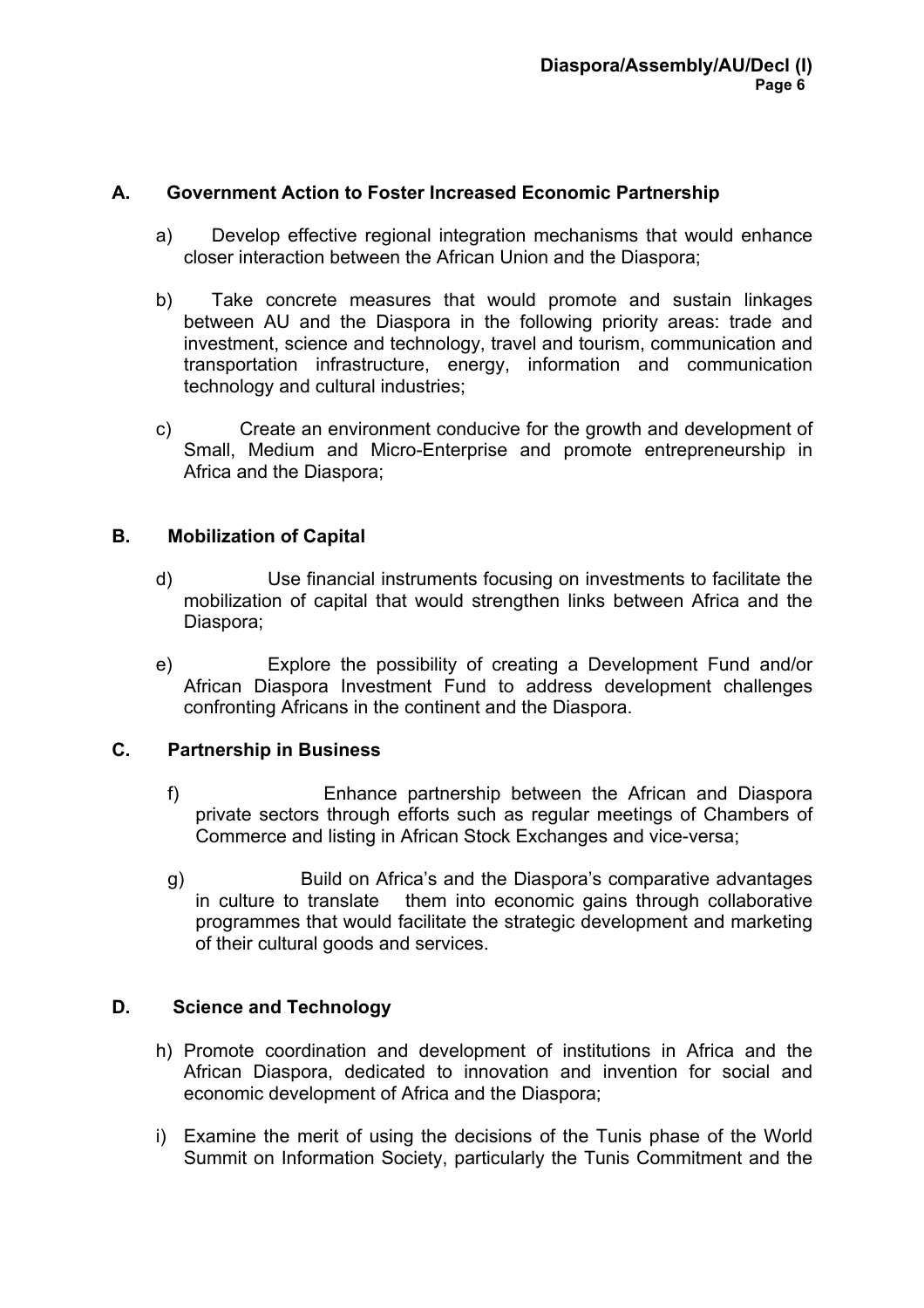Tunis Declaration, as well as the Digital Solidarity Fund as a means of creating e-linkages between Africa and the Diaspora.

#### **E. Knowledge Transfer and Skills Mobilization**

- j) Promote the utilization of African and Diaspora expertise on economic development issues at regional and continental levels, and explore the possibility of creating a Diaspora Advisory Board(s);
- k) Encourage the use of the International Organisation for Migration (IOM) and the United Nations Development Programme (UNDP) for Migration for Development in Africa programme to work in concert with the AU Commission to mobilize the skills and resources of the Diaspora to enhance the institutional capacities of national and regional institutions;
- l) Promote trade and investment opportunities linked to indigenous knowledge systems, while ensuring that the related intellectual property rights are secured for the benefit of Africa and the Diaspora;
- m) Promote the establishment of a comprehensive and all-inclusive database that will match the expertise of African professionals in Africa and its Diaspora to African developmental needs;
- n) Adopt and promote the 'Development Market Place for the African Diaspora Model' (DMADA) as a framework for innovation and entrepreneurship that would facilitate development.

#### **F. Infrastructural Development**

- o) Support the development of Africa related undersea cable and terrestrial fibre optic connectivity initiatives; and
- p) Harmonise regulatory structures related to infrastructure, such as telecommunication and transportation.

#### **G. Information Gathering and Dissemination Capacity**

- q) Develop an overarching communications strategy for disseminating information on Africa Union programmes (including NEPAD) and Diaspora initiatives;
- r) Support the development of an updated and reliable census and statistics on employment, unemployment and entrepreneurship in Africa and the Diaspora with special focus on the Youth.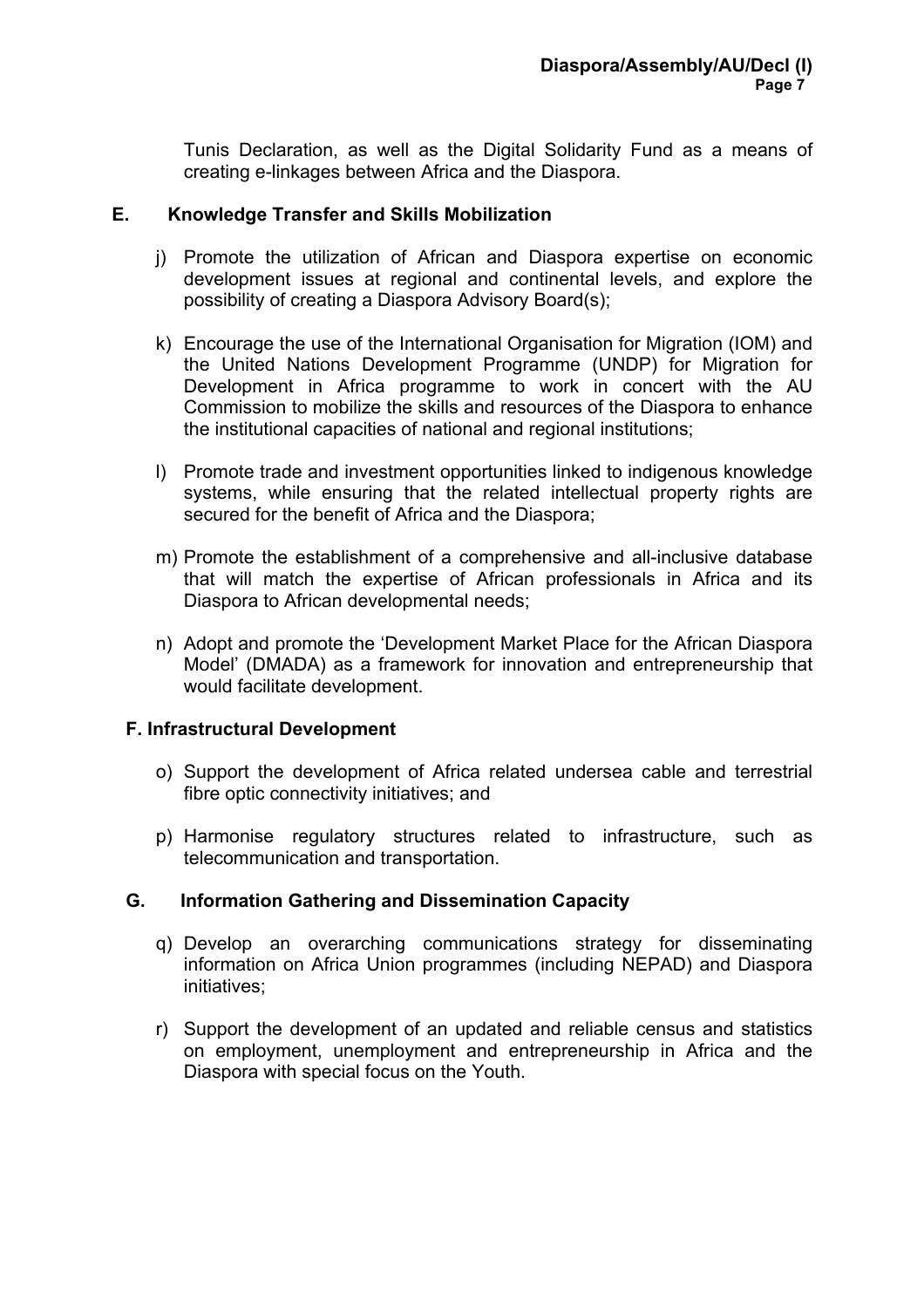#### **H. Climate Change**

s) Work closely to advance the international agenda on climate change in international fora given its devastating effects particularly on Africa and the **Caribbean** 

#### **III. SOCIAL COOPERATION**

In the area of social cooperation, we commit to the following:

#### **A. Knowledge and Education**

- a) Design and develop platforms for African and Diaspora educators and scholars to address the developmental agenda of the Continent and the Diaspora. These would include, among others, the establishment of Africancentred institutions and programmes and increased collaboration efforts between academic and research institutions in Africa and the Diaspora regions;
- b) Ensure the harmonisation and implementation of regional and international protocols protecting indigenous knowledge systems and intellectual property rights;
- c) Emphasize the importance of education as a basic condition of achieving human development and the need to promote literacy campaigns.
- d) Support the creation of linkages between Diaspora Academic, Research and Development Institutions and those in Africa;
- e) Ensure the participation of Diaspora Experts in the development and implementation of AU-Diaspora initiative.

#### **B. Arts and Culture**

- f) Promote the coordination and funding of cultural exchange programmes between Africa and the Diaspora;
- g) Further encourage and disseminate information to all Member States on African-Diaspora projects which are being implemented such as the Museum of Black Civilisations, an African Remembrance Square, the African Renaissance Monument, the Joseph Project and slave route;
- h) Support, encourage and promote the celebration of global observance days as symbols of solidarity for the commemoration of the common heritage and vision of Africa and its Diaspora, in order to strengthen Pan-African unity and identity, in particular, Africa Day, African Union Day, Black History Month and Emancipation Day;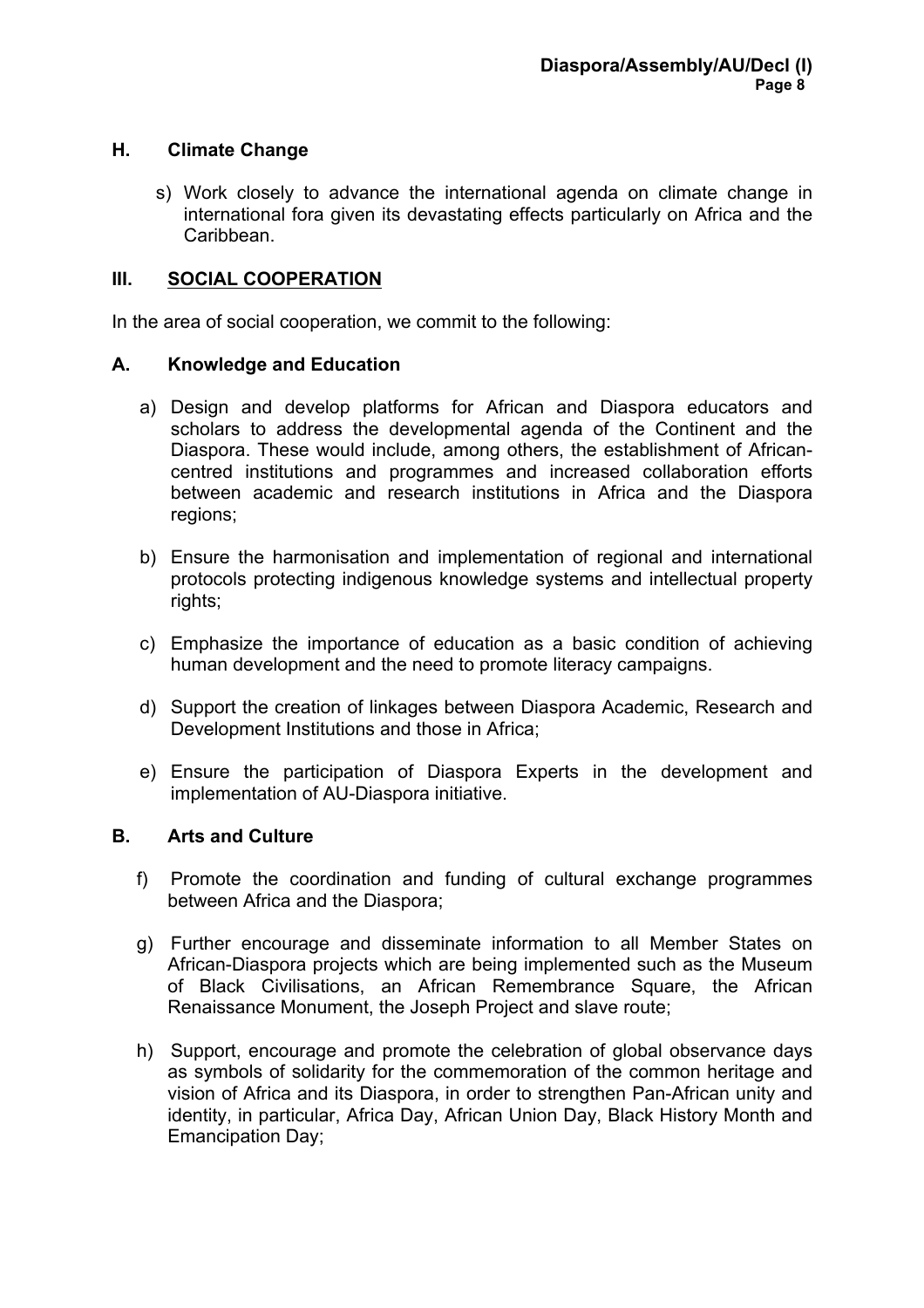#### **C. Media and Image Building**

- i) Coordinate efforts of the existing media and promote new media to re-brand Africa and to counter stereotypes about Africans and people of African descent;
- j) Explore possibilities of creating Africa News Network Service to enhance image branding and imaging of Africa;
- k) Promote national and continental initiatives that aim to enhance good governance and rule of law, so as to strengthen a positive image of Africa among the African Diaspora and the international community at large.

#### **D. Immigration**

l) Engage developed countries with a view to creating favourable regulatory mechanisms governing migration; and to address concerns of African immigrants in Diaspora Communities;

#### **E. Human and People's Rights**

- m) Work for the full implementation of the Plan of Action of the United Nations World Conference Against Racism;
- n) Engage developed countries to address the political and socio-economic marginalisation of Diaspora communities in their countries of domicile;
- o) Strengthen the implementation of legislation and other measures aimed at eradicating child trafficking, human trafficking, child labour, exploitation of children and women in armed conflicts and other modern forms of slavery;

#### **F. Social and Cultural Issues**

- p) Allocate more resources on social spending programmes such as health, education and housing;
- q) Cooperate, in order to make social security institutions more efficient in protecting Africans and members of the Diaspora;
- r) Ensure expansion of access to the Internet for social, health, business and development and trade;
- s) Coordinate with the African Diaspora regarding the question of the illegally acquired cultural goods that exist outside the African continent, with the aim of speeding their return to their countries of origin in Africa;
- t) Ensure the promotion of sports and sports exchange between the AU Member States and the Diaspora;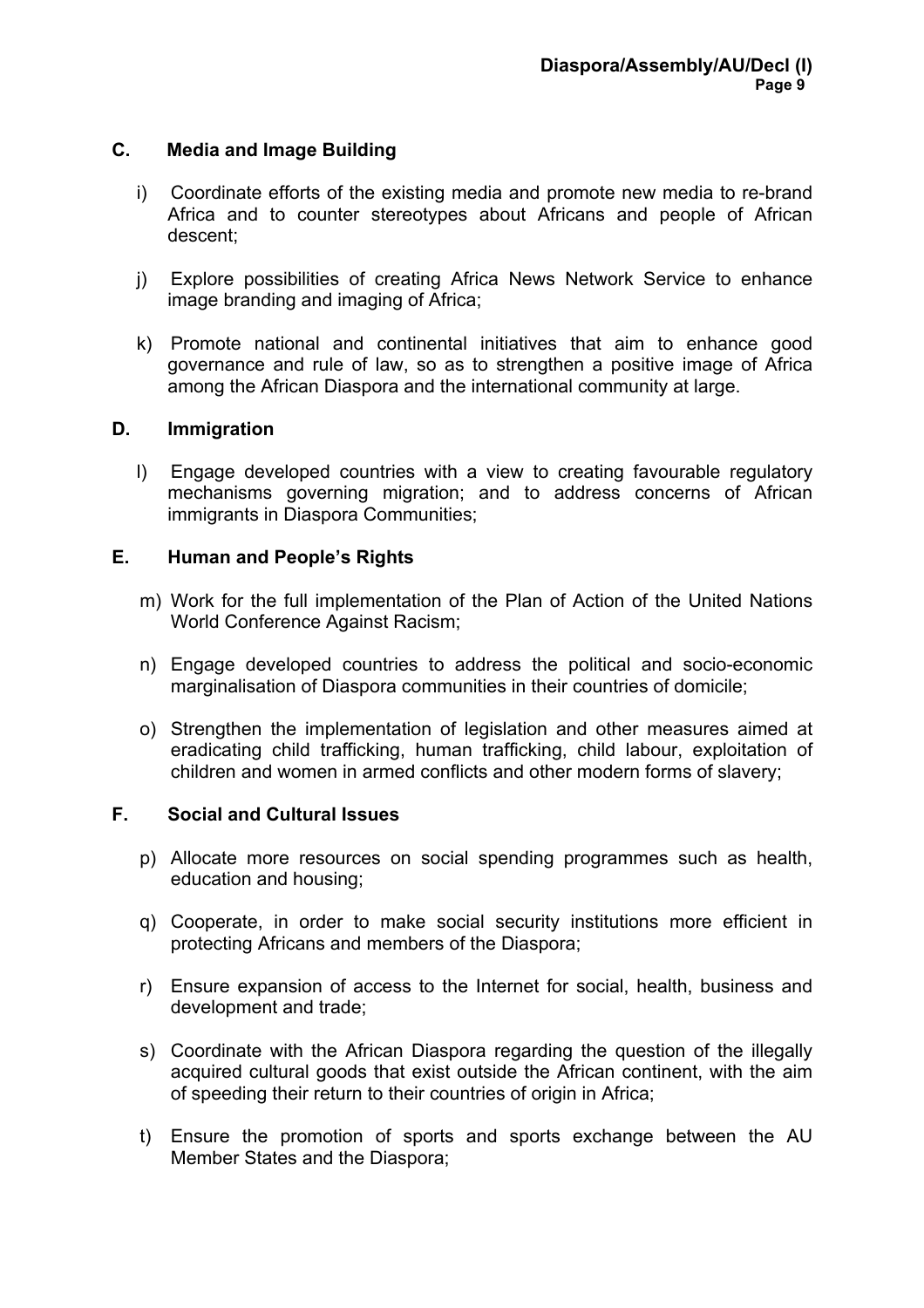#### **IMPLEMENTATION AND FOLLOW-UP**

We adopt the following implementation and follow-up mechanism/strategy:

- 1. Host rotational AU Diaspora Conference in Africa andin the Diaspora to review the implementation of this Programme of Action.
- 2. Involve Regional Economic Communities (RECs) in the implementation of this Programme of Action.
- 3. Request the AU Commission to develop mechanisms to ensure that the experiences of women, youth and vulnerable groups are taken into account in the implementation of this Programme of Action.
- 4. Continue communication efforts to popularize the African Diaspora initiative and promote positive images of Africa that will create a conducive environment for investment opportunities on the continent.
- 5. Take necessary measures to ensure the establishment of an AU-Diaspora Foundation/Trust to support the AU-Diaspora initiative;
- 6. Agree to establish multi-stakeholder working groups comprising the AU, CARICOM and representative from the Diaspora in the following priority areas: Economic Cooperation (including infrastructure, sea and air links, trade and investment, and travel and tourism); Science And Technology (including the establishment of Low Earth Orbit satellite, and research in agriculture, biotechnology, renewable energy technologies, infectious and non-infectious diseases);
- 7. Consider the possibility of setting up a mechanism, such as a Diaspora Consultative Forum that would support closer collaboration between the AU and the Diaspora community;
- 8. Agree to set up a Diaspora Advisory Board, which will address overarching issues of concern to Africa and its Diaspora such as reparations, right to return and follow up to WCAR Plan of Action, amongst others;
- 9. Further agree, in principle that the structures and institutions envisaged in this Declaration are established and operate in a streamlined manner, in order to achieve efficiency and value for all Africans on the Continent and the Diaspora;
- 10.Explore various innovative and practical sources of funding for the Diaspora Programme, to ensure its sustainability.

#### **LEGACY PROJECTS**

We further agree to adopt five legacy projects as a way of giving practical meaning to the Diaspora programme and in order to facilitate the post-Summit implementation programme. These are: a) the production of a Skills Database of